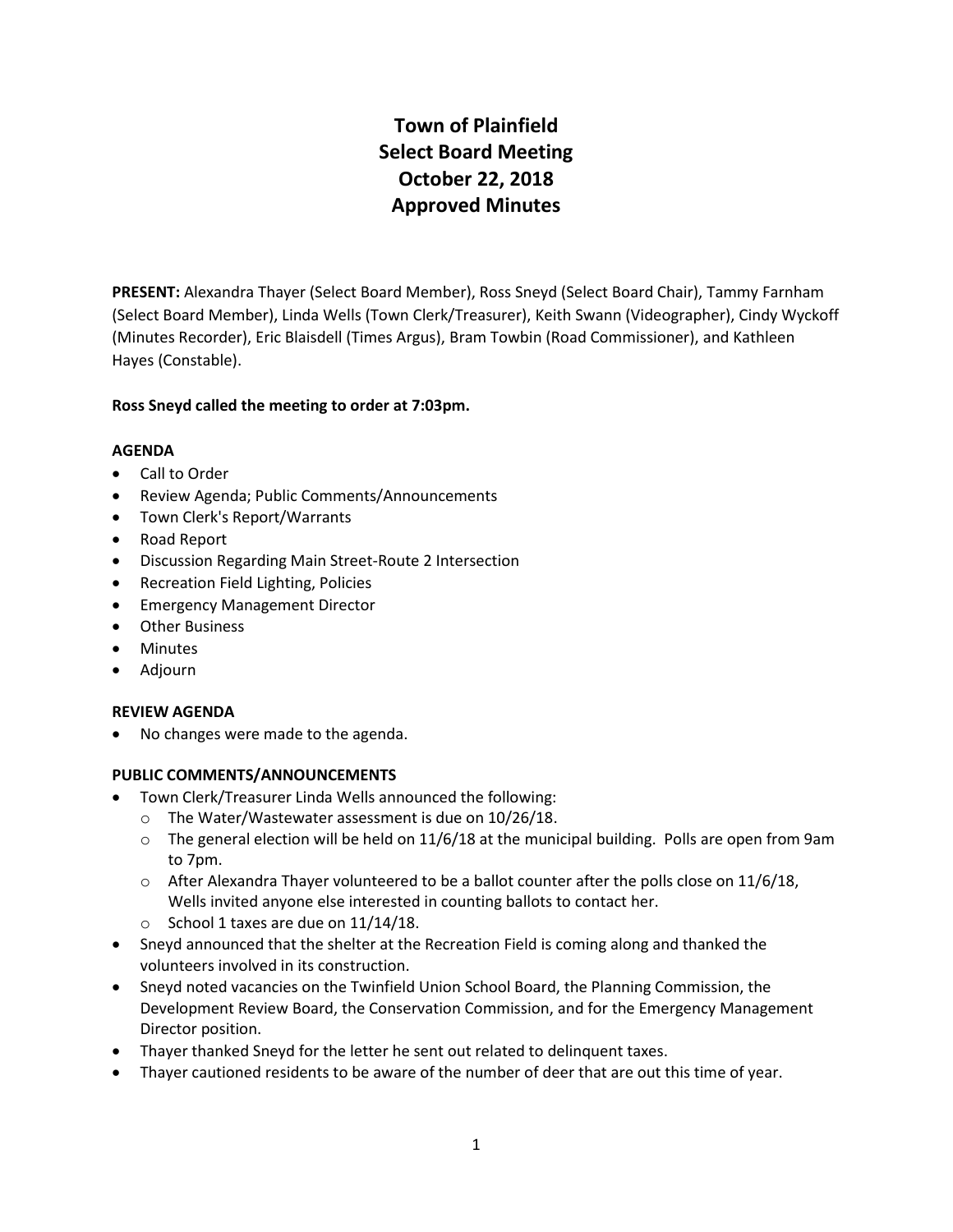## **TOWN CLERK'S REPORT/WARRANTS**

- Wells asked if any thought had yet been given to scheduling budget meetings. Discussion followed regarding which departments/boards/committees need to be met with and possible dates for those meetings. Sneyd will send out an email with suggestions for dates. Wells noted that next year's increase in health care costs for Town employees will be 3%.
- Tammy Farnham asked Wells if she had contacted the Town of Marshfield regarding its lower costs for maintaining roads so as to determine what Marshfield might be doing differently. Wells will contact the Marshfield Town Clerk.
- Wells presented a bid contract in the amount of \$7,800 between the Town of Plainfield and Kevin Hudson for this season's sidewalk snow removal. The contract specified the cost of \$300 per time per storm; an additional charge of \$100 per hour for hauling away snow if the Town does not remove it; and, in the case of a major storm, plowing will be charged by the hour at \$100 per hour. **Sneyd made a motion to approve the bid from Kevin Hudson for sidewalk snow removal.** Discussion followed regarding reasons why there were no additional bids for the work and the requirement of vendors to have Workers Compensation insurance. Thayer proposed putting out a request for sidewalk snow removal bids next year and also stating to the State Legislature that the additional insurance requirements it has imposed is preventing many smaller enterprises from bidding on work for municipalities. Farnham suggesting putting all the work that the Town contracts for out to bid at one time to determine who might be interested. **The motion was approved.**
- Wells presented the agreement with Brook Field Service for the one-year service maintenance program for the generator at the Town Hall Opera House. Discussion followed regarding the correct sizing of the generator and issuing a request to the company for a recommendation for the proper sizing for the space. **Sneyd made a motion to approve the preventive maintenance agreement with Brook Field Service for annual service of the generator at the Town Hall Opera House for \$442. The motion was approved.** It was determined that the agreement the Select Board had just approved was for the Water Department's generator, not the one at the Town Hall Opera House. Wells went to find the correct agreement for the Town Hall Opera House.
- **Sneyd made a motion to approve warrants of 10/6/18, 10/12/18, and 10/19/18. The motion was approved.**

## **ROAD REPORT**

- Road Commissioner Bram Towbin's report included the following:
	- o The filling of cracks in roads has been completed.
	- o Both Towbin and Road Foreman Mike Nolan would like to get the culvert work on Brook Road done before the winter, but are having a difficult time finding contractors. The problem with the culvert is not the culvert per se, but rather the erosion that is occurring on the river bank.
	- o The new portable radar traffic sign has been set up on Brook Road.
	- $\circ$  The Road Crew has been grading roads, digging out culverts, and sanding icy roads for school bus safety.
	- o A request will be made in the coming year's Highway Department budget to cover repaving Towne Avenue and Martin Meadow, which Towbin and Nolan will be discussing with Wells in the near future. Towbin also advised that the Town should get into a regular habit of filling in cracks to preserve the existing roads.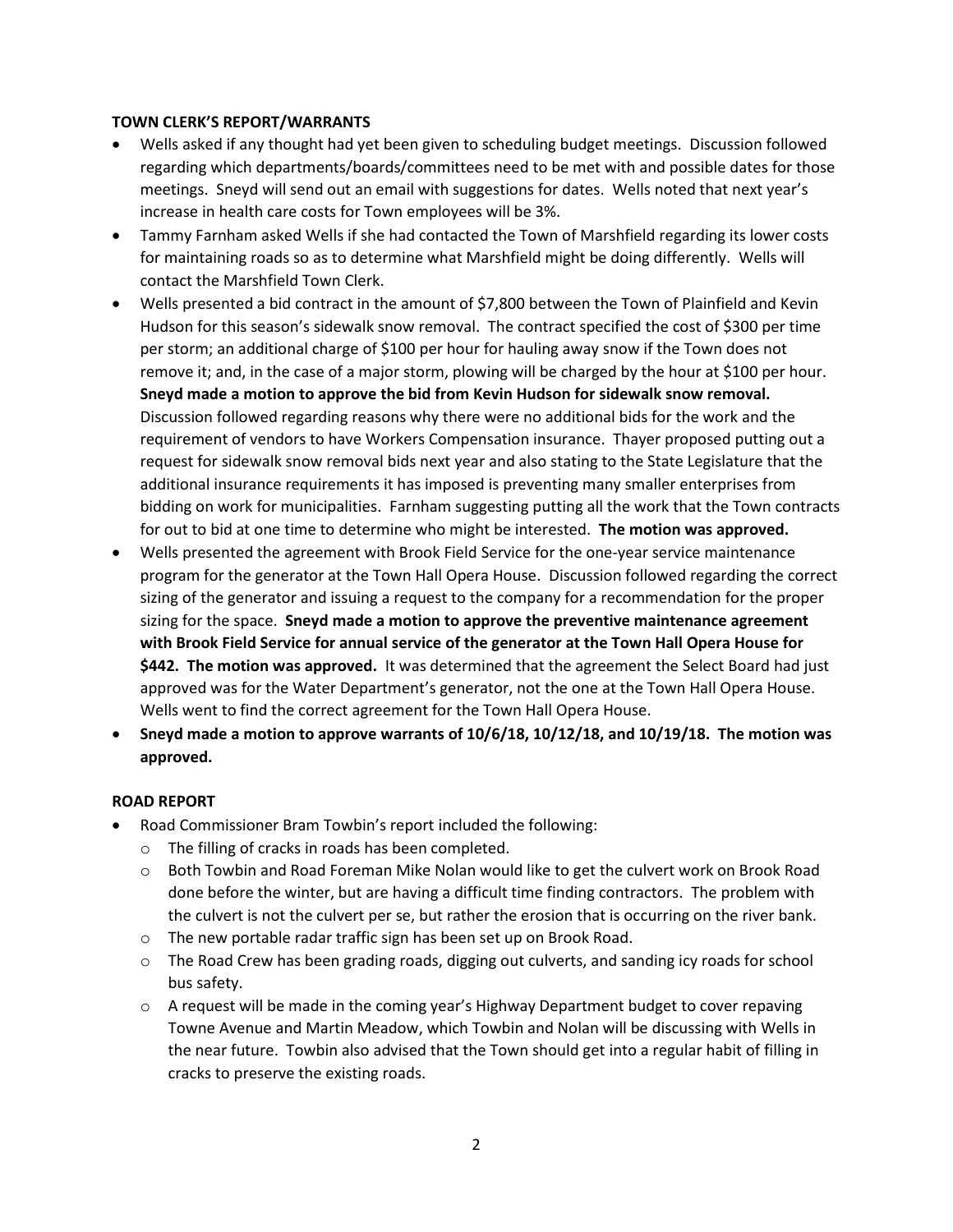#### **DISCUSSION REGARDING MAIN STREET-ROUTE 2 INTERSECTION**

 Sneyd and Towbin reviewed the status of both the dangerous intersection at Main Street and US Route 2 and the Pedestrian Sidewalk project that will extend the sidewalk from the Lower Village up to a new crosswalk traversing Route 2 in front of the Town Hall Opera House. Sneyd reported that he has reached out to VTRANS, which responded that there is no plan in place as yet to deal with the Main Street/Route 2 intersection. Towbin noted that work on both projects will line up with the existing parking lot and plans for parking on the former Gallison property across from the Town Hall Opera House. Towbin added that the work that the Town is doing in that area will result in VTRANS taking the problem with the intersection more seriously. Major obstacles in remediating the intersection involve changing the grading of the road and right-of-way issues. There is currently no timeline for the intersection project, but the Pedestrian Sidewalk project is expected to be completed in the summer of 2019.

## **RECREATION FIELD LIGHTING, POLICIES**

 No members of the Recreation Committee were present. Constable Kathleen Hayes presented her view that the actual hours of operation at the Recreation Field should be a matter of policy, preferably that it be closed at dusk, which can then be adjusted as need be. Hayes would also like to see "no loitering" signs in the parking lot. Discussion followed regarding the need to have the Recreation Committee weigh in on the hours of operation before moving forward on a policy. Farnham noted that the Recreation Committee is trying to increase usage at the Recreation Field, which might result in driving away some of the illicit activity that has been witnessed there. It was decided to continue discussion on the issue at the 11/26/18 Select Board meeting. Sneyd will again reach out to the Recreation Committee to attend the 11/26/18 meeting.

## **TOWN CLERK'S REPORT (CONT'D)**

 Town Clerk/Treasurer Linda Wells presented the preventive maintenance service agreement with Brook Field Service for the Town Hall Opera House. **Sneyd made a motion to rescind the Select Board vote from earlier in the meeting regarding the Brook Field Service agreement. The motion was approved.** Immediately following, **Sneyd made a motion to approve the preventive maintenance agreement with Brook Field Service for annual service of the generator at the Town Hall Opera House for \$284. The motion was approved.** 

## **EMERGENCY MANAGEMENT DIRECTOR**

 In reviewing Thayer's redraft of the job description for the Emergency Management Director position, Sneyd noted that everything listed was important to include, however, it seemed like a lot of work for a volunteer position. Discussion followed on how specific the job description needs to be, which areas in the description might be eliminated or combined, and the need to maintain the breakdown between skills and responsibilities. It was decided that Thayer will come up with an abbreviated version for advertising the position, which will be reviewed at the 11/12/18 Select Board meeting, with the longer version serving as a full job description available to anyone interested in more detail.

## **OTHER BUSINESS**

 Items to be added to the next meeting's agenda are review of both the draft job announcement and job description for the Emergency Management Director position; consideration of the use of the Town-owned parcel of land behind the School Street Apartments; and a report from the Town Fair.